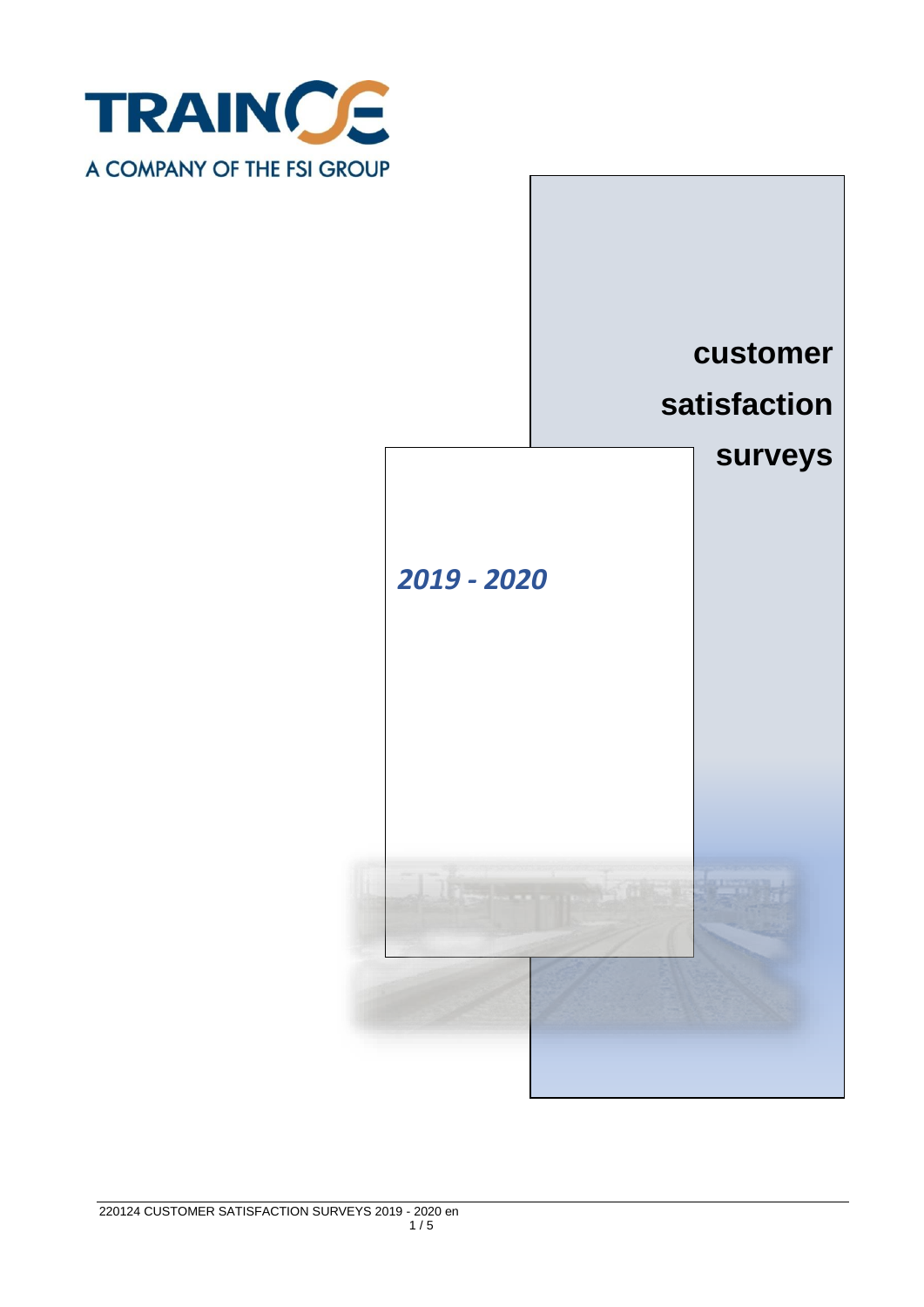

## **1 INTRODUCTION**

TRAINOSE is committed to achieving the satisfaction of its passengers and to fully meeting the requirements of legislation, regulations, and quality standards as well as the needs and expectations of its customers.

Our goals are:

- $\checkmark$  the satisfaction of our customers, including the meeting of the legal and technical requirements related to our activities
- $\checkmark$  raising staff awareness of understanding and meeting customer requirements and needs
- $\checkmark$  the careful selection and assessment of our partners according to the above criteria
- $\checkmark$  the reduction of failures and omissions
- $\checkmark$  the continuous improvement of our passengers' services as well as the effectiveness of the quality control system of the provided services

The generic objective is "up to 70% and improvement".

TRAINOSE uses Customer Satisfaction Surveys performed by specialized company on a quarterly basis to assess the service quality and the perception of its passengers. We measure the achievement levels and we analyze the results to identify any weakness points. In addition, we use mystery shopper surveys and direct measurements to determine the causes of the weakness points and initiate corrective actions to improve the quality of our services.

The above system has been developed and implemented according to the European Norm EN 13816 "Transportation - Logistics and services - Public passenger transport; Service quality definition, targeting and measurement". The system conformance to the requirements is certified by the Certification Body TUV Nord. TRAINOSE has considered the requirements of the Regulation No 1371/2007 on rail passengers' rights and obligations.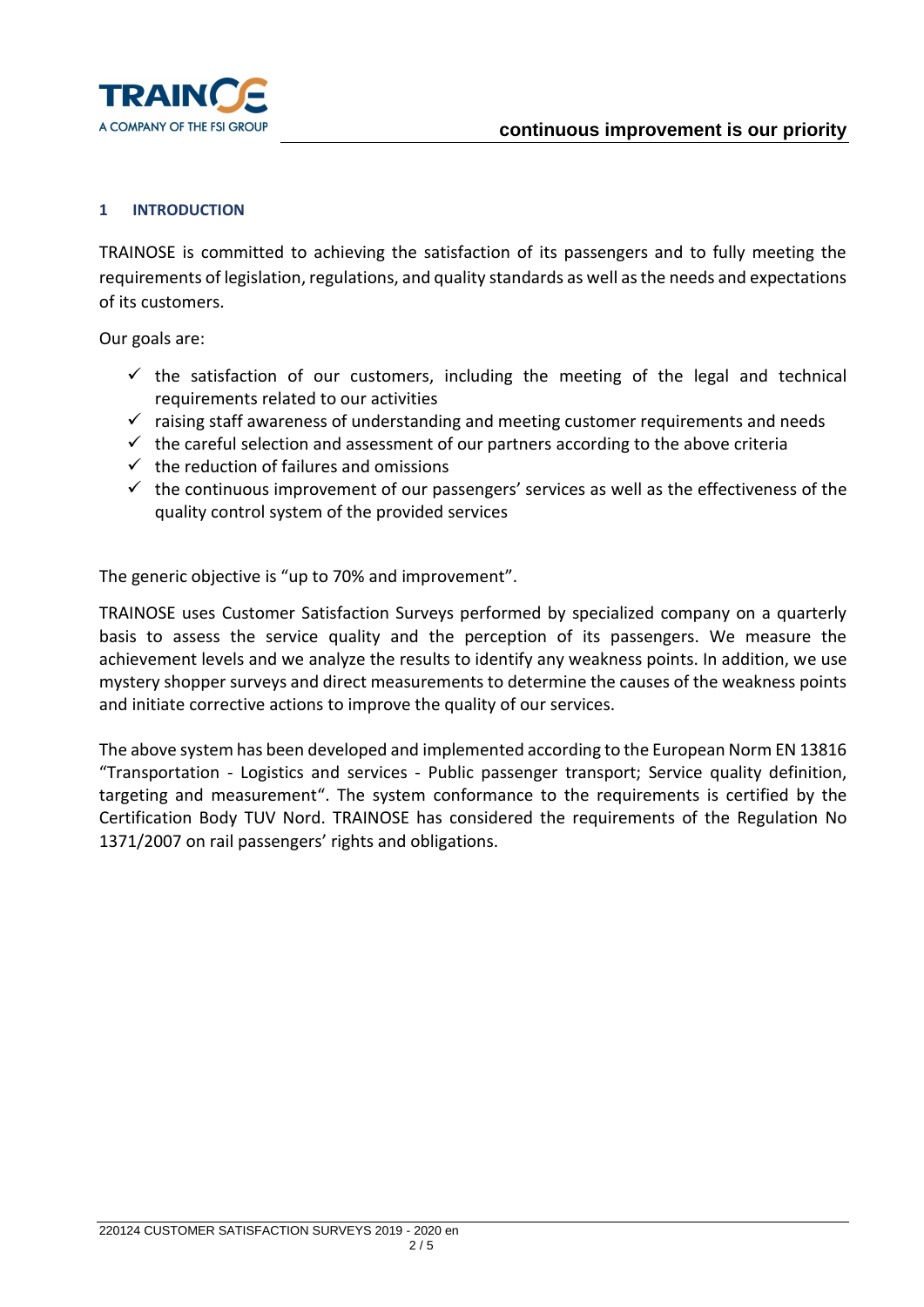

## The **Key Performance Indicators** measured are the followings:

| <b>TRAINOSE INDICATORS</b>                                                                 | <b>EN 13816</b><br>clause |
|--------------------------------------------------------------------------------------------|---------------------------|
| <b>Frequency</b>                                                                           | 1.3                       |
| <b>Dependability</b>                                                                       | 1.5                       |
| <b>Ticketing availability</b><br>- ticket offices<br>-- web site                           | 2.3                       |
| Travel info / normal conditions<br>on vehicle                                              | 3.2                       |
| ticket offices<br>call centre<br>web site                                                  |                           |
| <b>Punctuality</b>                                                                         | 4.2                       |
| <b>Customer interface</b><br>- ticket offices<br>- vehicles<br>- call Centre<br>- web site | 5.3                       |
| Assistance to people needing help                                                          | 5.4                       |
| <b>Cleanliness</b><br>Air conditioning                                                     | 6.4                       |
| Safety / security perception on vehicle                                                    | 7 <sub>1</sub>            |
| <b>Energy</b>                                                                              | 8.2                       |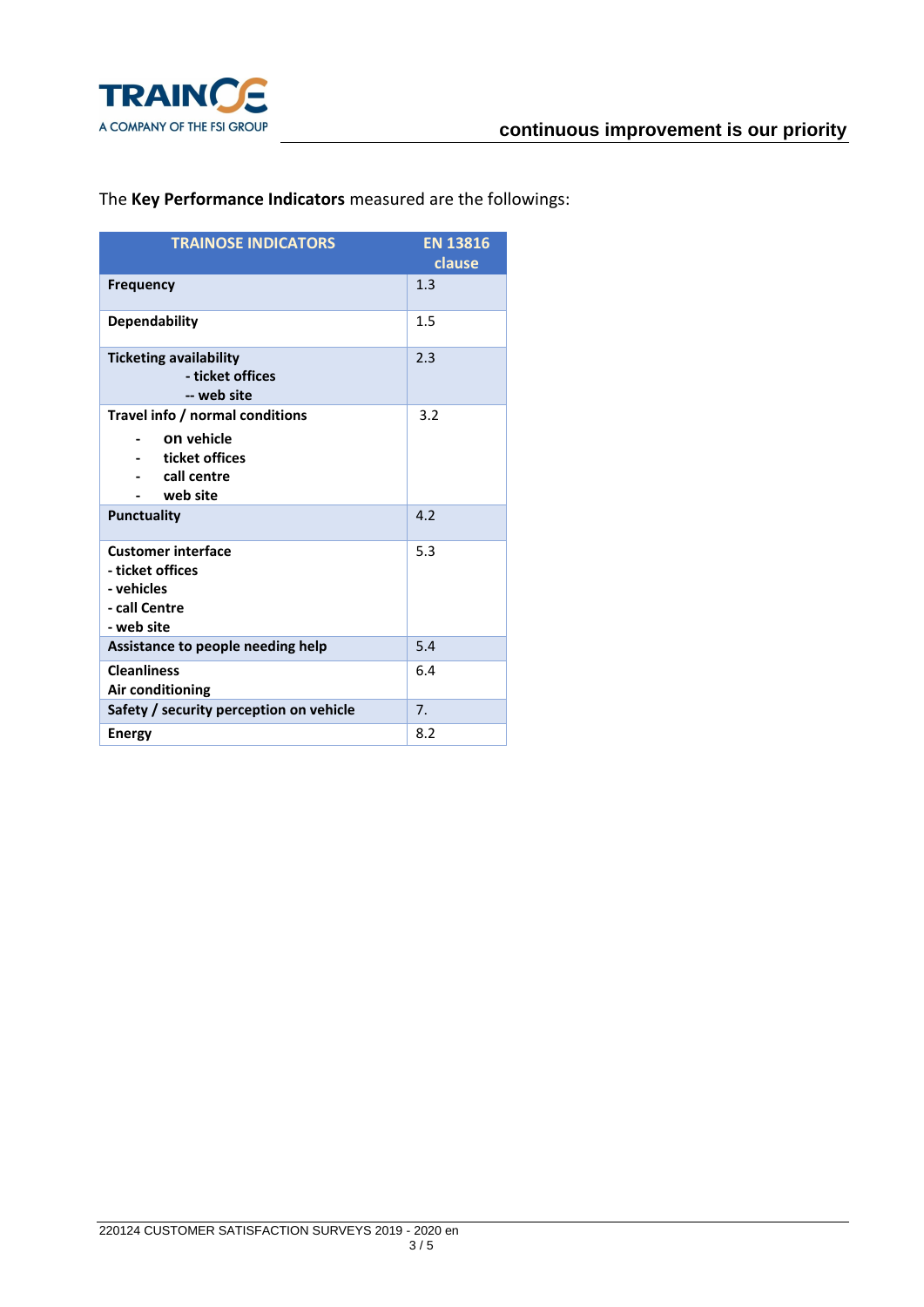

## **continuous improvement is our priority**

## **2 2019 and 2020 results**